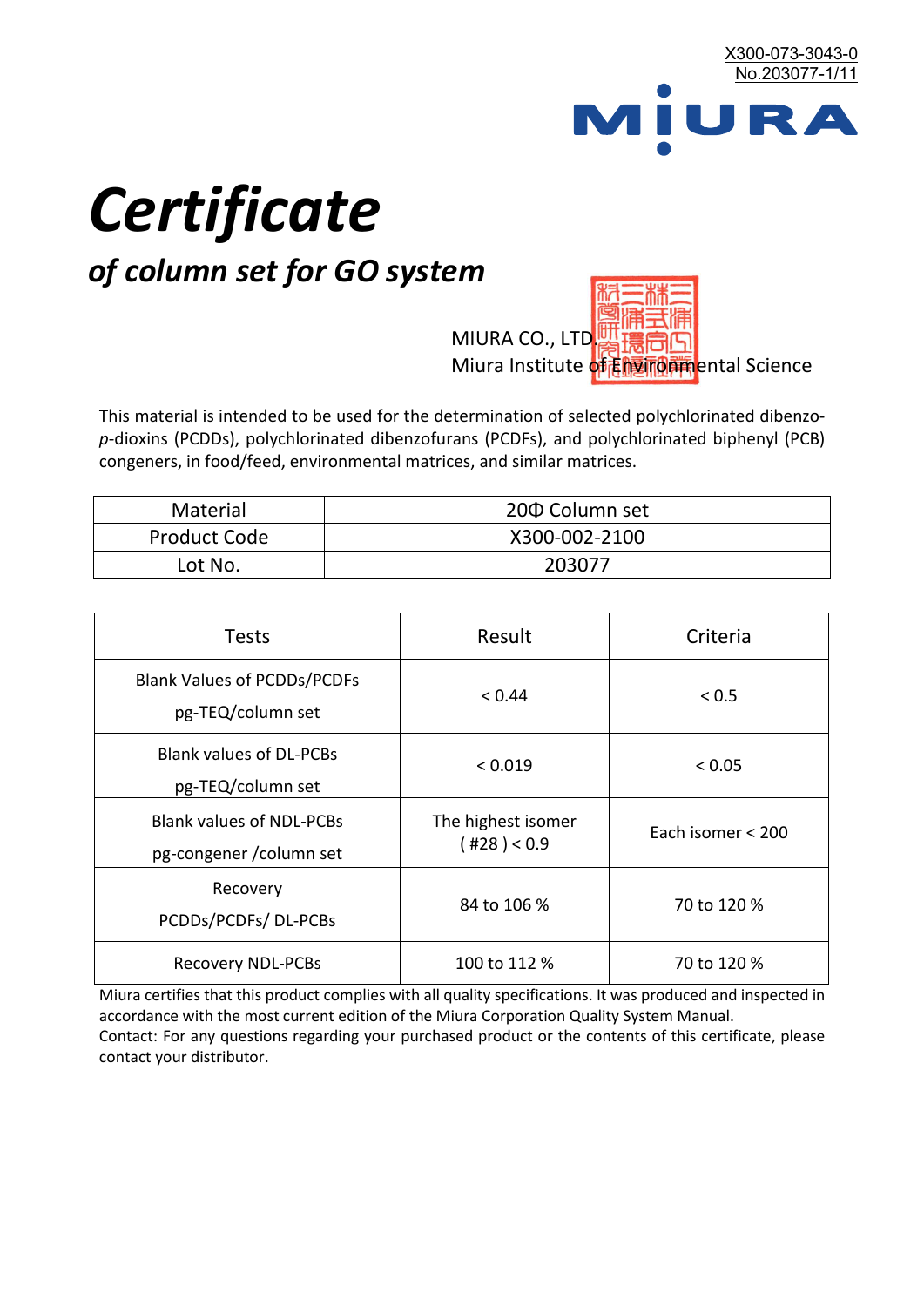### **DESCRIPTIONS**

**Lot Number:** The number mentioned on the labels on the column bag is the lot production number.

**Blank Level Values:** Blank level values, expressed as mass fractions (pg-TEQ per a column set), for selected PCB congeners, PCDD, and PCDF congeners are provided in Table 2. Blank level values are a reference value for which MIURA has the highest confidence in its accuracy, in that all known or suspected sources of bias have been investigated or taken into account (JIS K0311 or JIS K0312).

**Recovery Values (Sample):** Recovery values, expressed as percentages, are provided in Table 3 for selected mass labeled-PCB congeners, and selected mass labeled PCDD and PCDF congeners, based on selected mass labeled recovery standards added before GC-MS measurement. Recovery values meet EU regulations; however, the values meet the MIURA criteria for this certification, which are stricter than what is required by EU regulations.

#### **NOTICE AND WARNING TO USERS**

THE GO SYSTEM COLUMN SET IS INTENDED FOR DIOXIN ANALYTICAL USE ONLY, INCLUDING HAZARDOUS MATERIALS. BEFORE USE, READ THE SDS CAREFULLY; HANDLE PRODUCT AS A HAZARDOUS MATERIAL CAPABLE OF SKIN CORROSION AND/OR EYE DAMAGE.

#### **INSTRUCTIONS FOR STABILITY, STORAGE, AND USE**

**Stability and Storage:** The column set should be stored at room temperatures below 25 °C until use. It should not be frozen or exposed to sunlight or ultraviolet radiation. After removing from the bags, the contents should be used immediately, especially, because the concentration column (lower) "Alumina" can be deactivated under high-humidity. Storing of the removed column set is not recommended.

**Use:** If storing in a cold room or refrigerator, bring them to room temperature (let stand for approximately 30 min), remove water condensed on the surface of the bags. Carefully remove the bags to avoid damage of the column. Use the same lot number with one column set. For more information of column set refer to the operation manual.

#### **ANALYTICAL METHODS USED AT MIURA**

For preparation of blank test, several column sets chosen at random per lot production were allowed to reach ambient temperature; two types of the purification columns (upper: silver nitrate silica gel, and lower: sulfuric acid silica gel) were assembled, and 10 mL of n-hexane was added to wet the top of the column with the designated column cap and disposable syringe. Then, a known amount of internal standard solution (containing selected labeled PCB, PCDDs, and PCDFs congeners; as shown in Table 1) dissolved in 6 mL of n-hexane was added to the top of the column with disposable syringe, and the syringe was washed with 2 x 2 mL of n-hexane; the n-hexane was injected into the column again. Then, the purification columns assembled with the concentration columns (upper) and (lower) were set to the each system unit immediately. After two fractions (dioxin and PCB fractions) were obtained from each system unit, a known amount of the recovery standard solution was added to each concentration vessel. Finally, both fractions were concentrated using an evaporation system under nitrogen to 0.01 mL.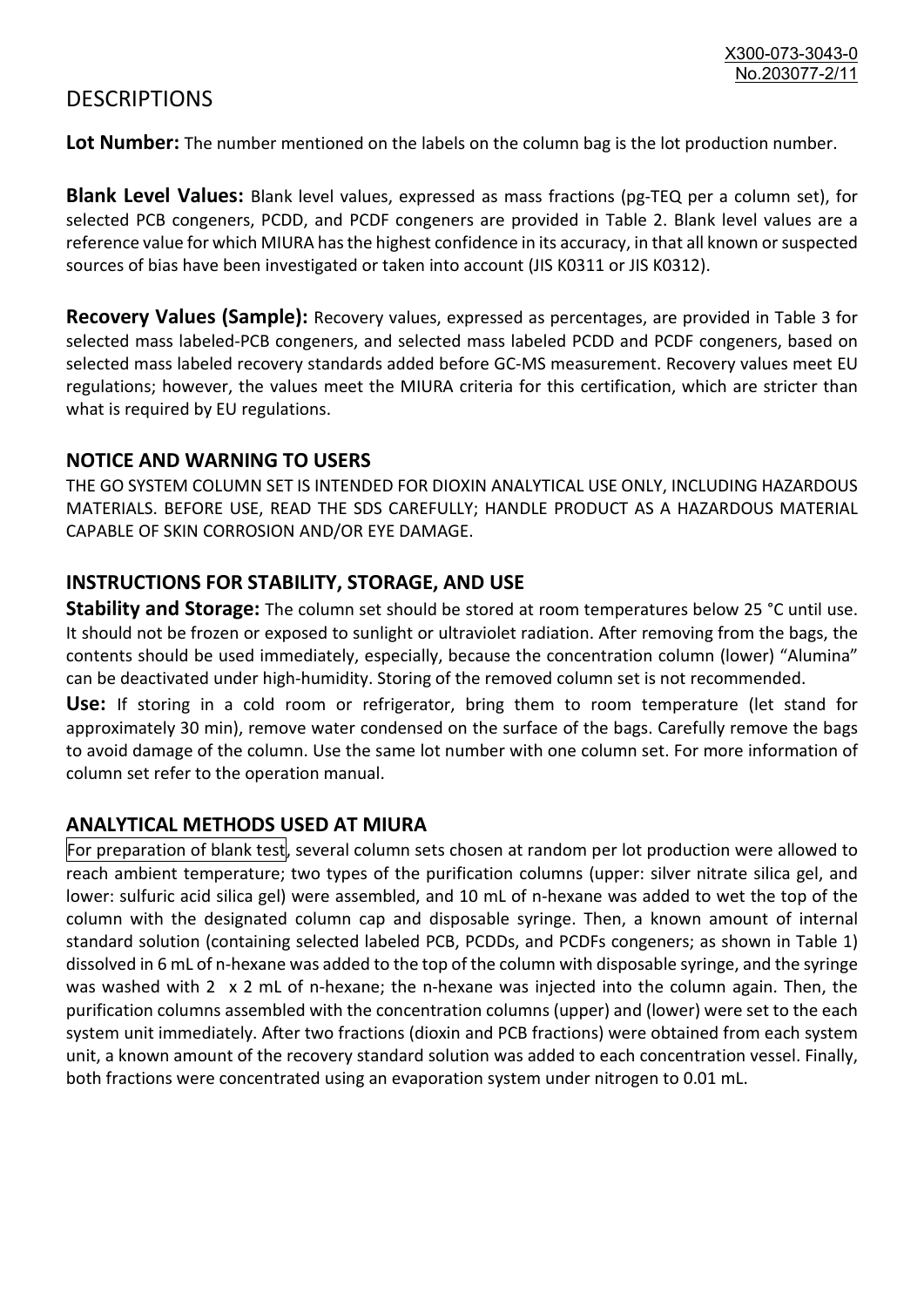X300-073-3043-0 No.203077-3/

| Compounds                   | Standard                      | Maker Code     | Maker                           | <b>Diluted</b><br>Concentration |
|-----------------------------|-------------------------------|----------------|---------------------------------|---------------------------------|
| PCDDs and PCDFs,<br>DL-PCBs | Internal Standard             | DF-SS-A        |                                 | $10$ ng/mL<br>in decane         |
|                             | <b>Internal Standard</b>      | DFP-LCS-B      |                                 |                                 |
|                             | Recovery (Surrogate) Standard | DF-IS-J        | Wellington<br>Laboratories Inc. |                                 |
| <b>NDL-PCBs</b>             | Internal Standard             | <b>MBP-28</b>  |                                 |                                 |
|                             |                               | <b>MBP-52</b>  |                                 |                                 |
|                             |                               | MBP-101        |                                 |                                 |
|                             |                               | <b>MBP-138</b> |                                 |                                 |
|                             |                               | MBP-153        |                                 |                                 |
|                             | Recovery (Surrogate) Standard | <b>MBP-19</b>  |                                 |                                 |
|                             |                               | <b>MBP-70</b>  |                                 |                                 |
|                             |                               | MBP-111        |                                 |                                 |
|                             |                               | MBP-162        |                                 |                                 |
|                             |                               | <b>MBP-178</b> |                                 |                                 |

Table 1. Standard solutions used for recovery tests.

The concentrated dioxin fraction was analyzed using gas chromatography / high resolution mass spectrometry (GC/HRMS) operated in electron impact (EI) mode. A 0.25 mm ID × 60 m fused silica capillary (BPX-DXN, TRAJAN) was used. The concentrated PCB fraction was analyzed using GC/HRMS operated in EI mode. A 0.25 mm ID × 60 m fused silica capillary (HT8-PCB, TRAJAN) was used. All injections were 2 μL using a splitless inlet. The results, blank level values, are provided in Table 2. The chromatograms of each compounds are shown at page 6 and after. Furthermore, the dioxin and PCB fractions were analyzed using gas chromatography / low resolution mass spectrometry operated in total ion scan (m/z 50 to 500) mode, to confirm if interferences may affect determination of target compounds by GC/HRMS are included in the fractions, the chromatograms are not shown here.

For the recovery test (sample), The sunflower seed oil from Helianthus annuus (S5007-1L, Sigma Aldrich) was dissolved in 2 mL of n-hexane. A known amount of the internal standard solution was added to the flask, mixed, and allowed to equilibrate. First, several column sets chosen at random per lot production were allowed to reach ambient temperature; the purification columns (upper) and (lower) were assembled. 10 mL of n-hexane was added to wet the top of the column with the designated column cap and disposable syringe. Then, the sample with the internal standard was injected into the top of the column with the disposable syringe, and the syringe was washed with 2 x 2 mL of n-hexane; the n-hexane was injected into the column again. The purification column was assembled with the concentration column (upper) and (lower), and set to the each system unit immediately. After obtaining two fractions from the system unit, the dioxin and PCB fractions were concentrated using an evaporation system under nitrogen to approximately 0.01 mL. After the addition of a known amount of recovery standard solution, the both fractions were concentrated to 0.02 mL; then dioxin and PCB in each fractions were analyzed using GC/HRMS as mentioned above test. The inspection results is displayed in Table 3.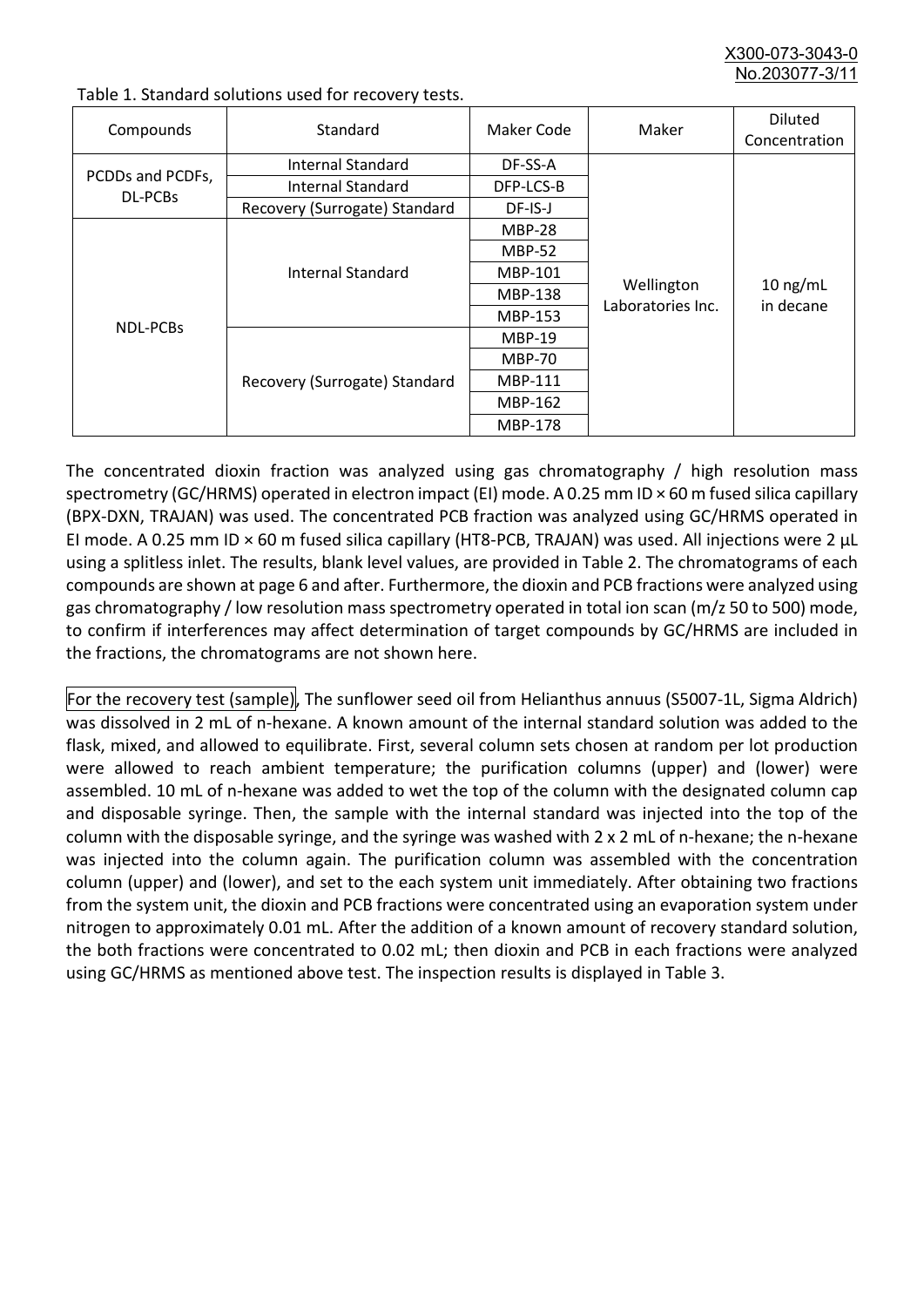X300-073-3043-0 No.203077-4/11

|  |  | Table 2 Blank levels of dioxins (PCDDs/PCDFs and DL-PCBs) and NDL-PCBs per column set. |
|--|--|----------------------------------------------------------------------------------------|
|--|--|----------------------------------------------------------------------------------------|

| able 2 Dialik levels of dioxilis (PCDDs/PCDI's and DL-PCDs) and NDL-PCDs per coldinii set.<br>Congener | Concentration | LOQ       | <b>LOD</b> | $S/N=3$   | TEQ*      |
|--------------------------------------------------------------------------------------------------------|---------------|-----------|------------|-----------|-----------|
|                                                                                                        | pg/column     | pg/column | pg/column  | pg/column | pg/column |
| 2,3,7,8-TeCDD                                                                                          | <b>ND</b>     | 0.29      | 0.09       | 0.08      | 0.09      |
| 1,2,3,7,8-PeCDD                                                                                        | <b>ND</b>     | 0.30      | 0.09       | 0.09      | 0.09      |
| 1,2,3,4,7,8-HxCDD                                                                                      | <b>ND</b>     | 0.8       | 0.2        | 0.2       | 0.02      |
| 1,2,3,6,7,8-HxCDD                                                                                      | <b>ND</b>     | 0.7       | 0.2        | 0.2       | 0.02      |
| 1,2,3,7,8,9-HxCDD                                                                                      | <b>ND</b>     | 0.8       | 0.2        | 0.2       | 0.02      |
| 1,2,3,4,6,7,8-HpCDD                                                                                    | <b>ND</b>     | 1.3       | 0.4        | 0.08      | 0.004     |
| <b>OCDD</b>                                                                                            | <b>ND</b>     | 1.9       | 0.6        | 0.08      | 0.00018   |
| 2,3,7,8-TeCDF                                                                                          | <b>ND</b>     | 0.9       | 0.3        | 0.08      | 0.03      |
| 1,2,3,7,8-PeCDF                                                                                        | <b>ND</b>     | 0.8       | 0.2        | 0.08      | 0.006     |
| 2,3,4,7,8-PeCDF                                                                                        | <b>ND</b>     | 0.5       | 0.2        | 0.08      | 0.06      |
| 1,2,3,4,7,8-HxCDF                                                                                      | <b>ND</b>     | 0.6       | 0.2        | 0.06      | 0.02      |
| 1,2,3,6,7,8-HxCDF                                                                                      | <b>ND</b>     | 0.9       | 0.3        | 0.06      | 0.03      |
| 1,2,3,7,8,9-HxCDF                                                                                      | <b>ND</b>     | 0.6       | 0.2        | 0.07      | 0.02      |
| 2,3,4,6,7,8-HxCDF                                                                                      | <b>ND</b>     | 0.6       | 0.2        | 0.06      | 0.02      |
| 1,2,3,4,6,7,8-HpCDF                                                                                    | <b>ND</b>     | 1.0       | 0.3        | 0.05      | 0.003     |
| 1,2,3,4,7,8,9-HpCDF                                                                                    | <b>ND</b>     | 1.1       | 0.3        | 0.06      | 0.003     |
| <b>OCDF</b>                                                                                            | <b>ND</b>     | 2.0       | 0.6        | 0.1       | 0.00018   |
| #81 (3,4,4',5-TeCB)                                                                                    | <b>ND</b>     | 0.7       | 0.2        | 0.02      | 0.00006   |
| #77 (3,3',4,4'-TeCB)                                                                                   | <b>ND</b>     | 1.5       | 0.5        | 0.03      | 0.00005   |
| #126 (3,3',4,4',5-PeCB)                                                                                | <b>ND</b>     | 0.4       | 0.1        | 0.07      | 0.01      |
| #169 (3,3',4,4',5,5'-HxCB)                                                                             | <b>ND</b>     | 0.9       | 0.3        | 0.02      | 0.009     |
| #123 (2',3,4,4',5-PeCB)                                                                                | <b>ND</b>     | 0.4       | 0.1        | 0.02      | 0.000003  |
| #118 (2,3',4,4',5-PeCB)                                                                                | <b>ND</b>     | 0.7       | 0.2        | 0.02      | 0.000006  |
| #105 (2,3,3',4,4'-PeCB)                                                                                | <b>ND</b>     | 0.4       | 0.1        | 0.02      | 0.000003  |
| #114 (2,3,4,4',5-PeCB)                                                                                 | <b>ND</b>     | 0.6       | 0.2        | 0.02      | 0.000006  |
| #167 (2,3',4,4',5,5'-HxCB)                                                                             | <b>ND</b>     | 0.4       | 0.1        | 0.02      | 0.000003  |
| #156 (2,3,3',4,4',5-HxCB)                                                                              | <b>ND</b>     | 0.5       | 0.1        | 0.02      | 0.000003  |
| #157 (2,3,3',4,4',5'-HxCB)                                                                             | <b>ND</b>     | 0.6       | 0.2        | 0.02      | 0.000006  |
| #189 (2,3,3',4,4',5,5'-HpCB)                                                                           | <b>ND</b>     | 0.4       | 0.1        | 0.01      | 0.000003  |
| #28 (2,4,4'-TrCB)                                                                                      | 0.9           | 0.4       | 0.1        | 0.02      |           |
| #52 (2,2',5,5'-TeCB)                                                                                   | 0.3           | 0.3       | 0.1        | 0.03      |           |
| #101 (2,2',4,5,5'-PeCB)                                                                                | <b>ND</b>     | 0.4       | 0.1        | 0.02      |           |
| #138 (2,2',3,4,4',5'-HxCB)                                                                             | <b>ND</b>     | 0.6       | 0.2        | 0.02      |           |
| #153 (2,2',4,4',5,5'-HxCB)                                                                             | <b>ND</b>     | 1.1       | 0.3        | 0.02      |           |
| #180 (2,2',3,4,4',5,5'-HpCB)                                                                           | <b>ND</b>     | 0.6       | 0.2        | 0.03      |           |

\* TEQ: Toxicity Equivalents (are applied WHO-TEF(2006))

- 1. The figures in the parentheses in the concentration of actual measurement denote the concentration of the LOD or more and less than the LOQ.
- 2. ND in the concentration of actual measurement denotes less than the LOD.
- 3. TEQ are calculated with an actual measurement which is the concentration of the LOQ or more, and an actual measurement which is the concentration of the LOD or more and less than the LOQ, respectively. For values less than the LOD, TEQ are calculated with the LOD.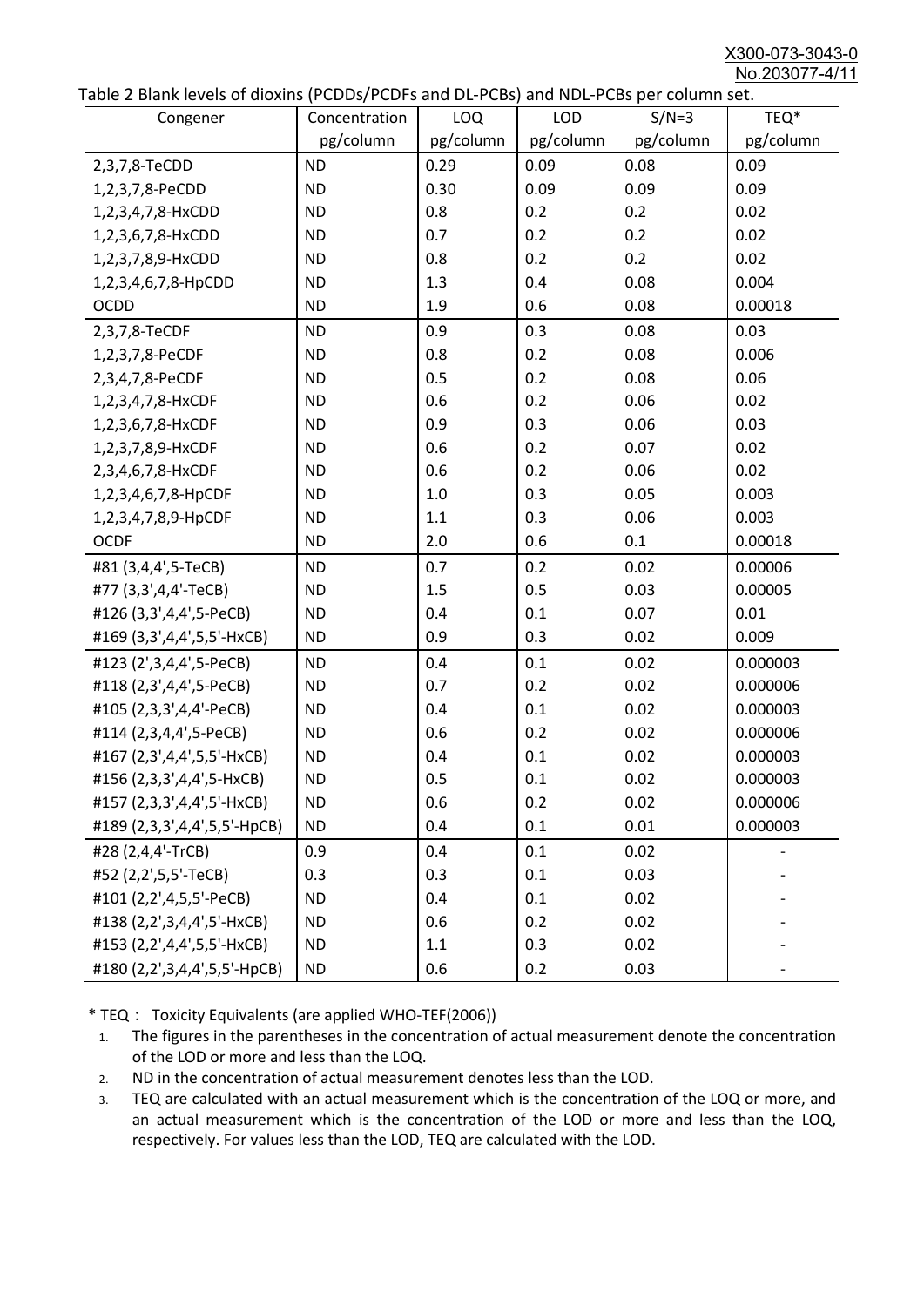| uwic J.<br><u>RECOVERTS OF RIDERS INTERNITION STATIONS</u> |        |
|------------------------------------------------------------|--------|
| Congener                                                   | Sample |
| 2,3,7,8-TeCDD                                              | 84 %   |
| 1,2,3,7,8-PeCDD                                            | 91%    |
| 1,2,3,4,7,8-HxCDD                                          | 95%    |
| 1,2,3,6,7,8-HxCDD                                          | 97%    |
| 1,2,3,7,8,9-HxCDD                                          | 87%    |
| 1,2,3,4,6,7,8-HpCDD                                        | 99%    |
| <b>OCDD</b>                                                | 94 %   |
| 2,3,7,8-TeCDF                                              | 97 %   |
| 1,2,3,7,8-PeCDF                                            | 102 %  |
| 2,3,4,7,8-PeCDF                                            | 106 %  |
| 1,2,3,4,7,8-HxCDF                                          | 93 %   |
| 1,2,3,6,7,8-HxCDF                                          | 96 %   |
| 1,2,3,7,8,9-HxCDF                                          | 101%   |
| 2,3,4,6,7,8-HxCDF                                          | 95%    |
| 1,2,3,4,6,7,8-HpCDF                                        | 97%    |
| 1,2,3,4,7,8,9-HpCDF                                        | 99%    |
| <b>OCDF</b>                                                | 101%   |
| #81 (3,4,4',5-TeCB)                                        | 95 %   |
| #77 (3,3',4,4'-TeCB)                                       | 93 %   |
| #126 (3,3',4,4',5-PeCB)                                    | 98 %   |
| #169 (3,3',4,4',5,5'-HxCB)                                 | 101 %  |
| #123 (2',3,4,4',5-PeCB)                                    | 102%   |
| #118 (2,3',4,4',5-PeCB)                                    | 97%    |
| #105 (2,3,3',4,4'-PeCB)                                    | 98%    |
| #114 (2,3,4,4',5-PeCB)                                     | 104%   |
| #167 (2,3',4,4',5,5'-HxCB)                                 | 99%    |
| #156 (2,3,3',4,4',5-HxCB)                                  | 102%   |
| #157 (2,3,3',4,4',5'-HxCB)                                 | 97%    |
| #189 (2,3,3',4,4',5,5'-HpCB)                               | 103%   |
| #28 (2,4,4'-TrCB)                                          | 100%   |
| #52 (2,2',5,5'-TeCB)                                       | 112%   |
| #101 (2,2',4,5,5'-PeCB)                                    | 109%   |
| #138 (2,2',3,4,4',5'-HxCB)                                 | 108%   |
| #153 (2,2',4,4',5,5'-HxCB)                                 | 109%   |
| #180 (2,2',3,4,4',5,5'-HpCB)                               | 108%   |
|                                                            |        |

Table 3. Recoveries of labeled internal standards.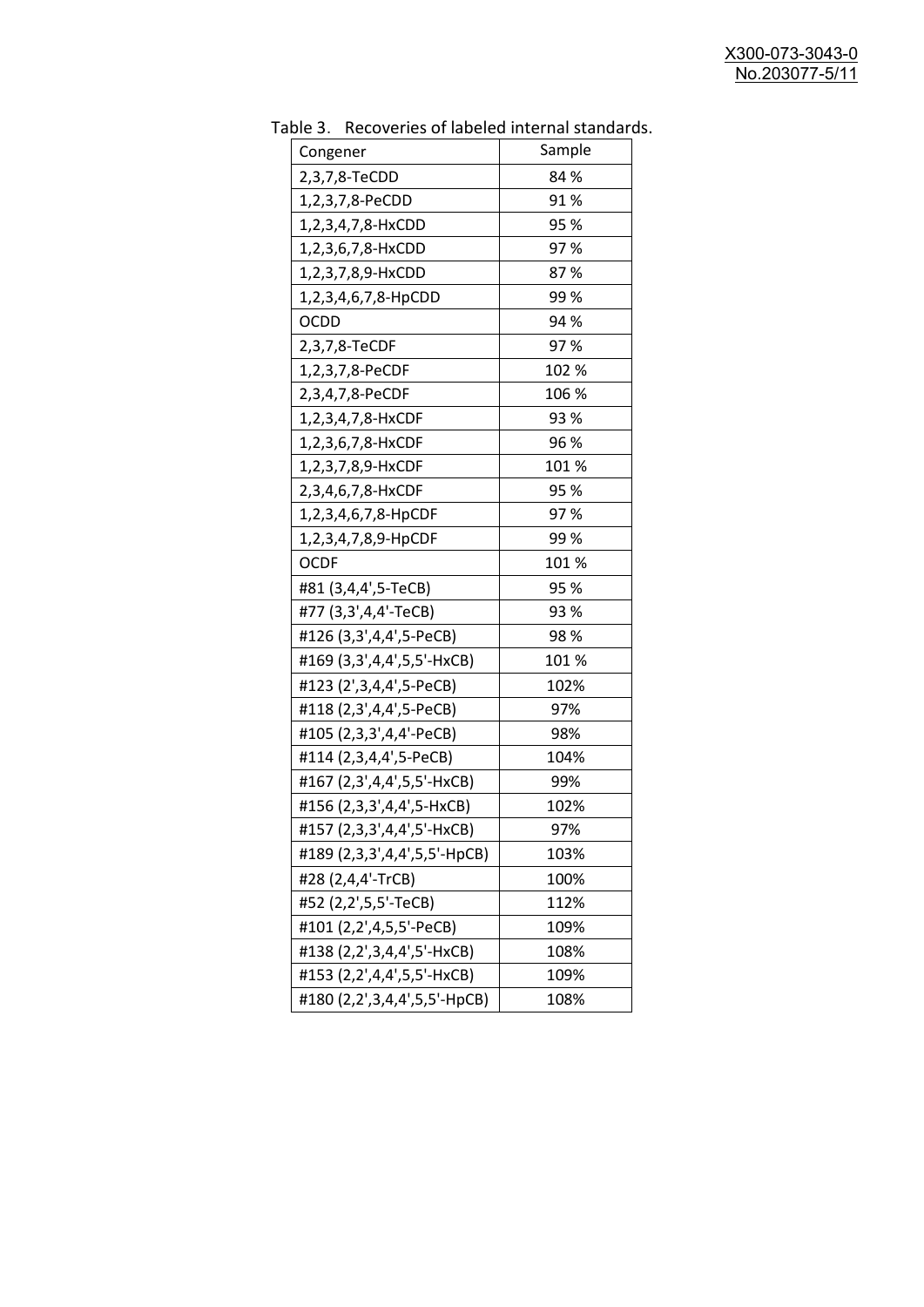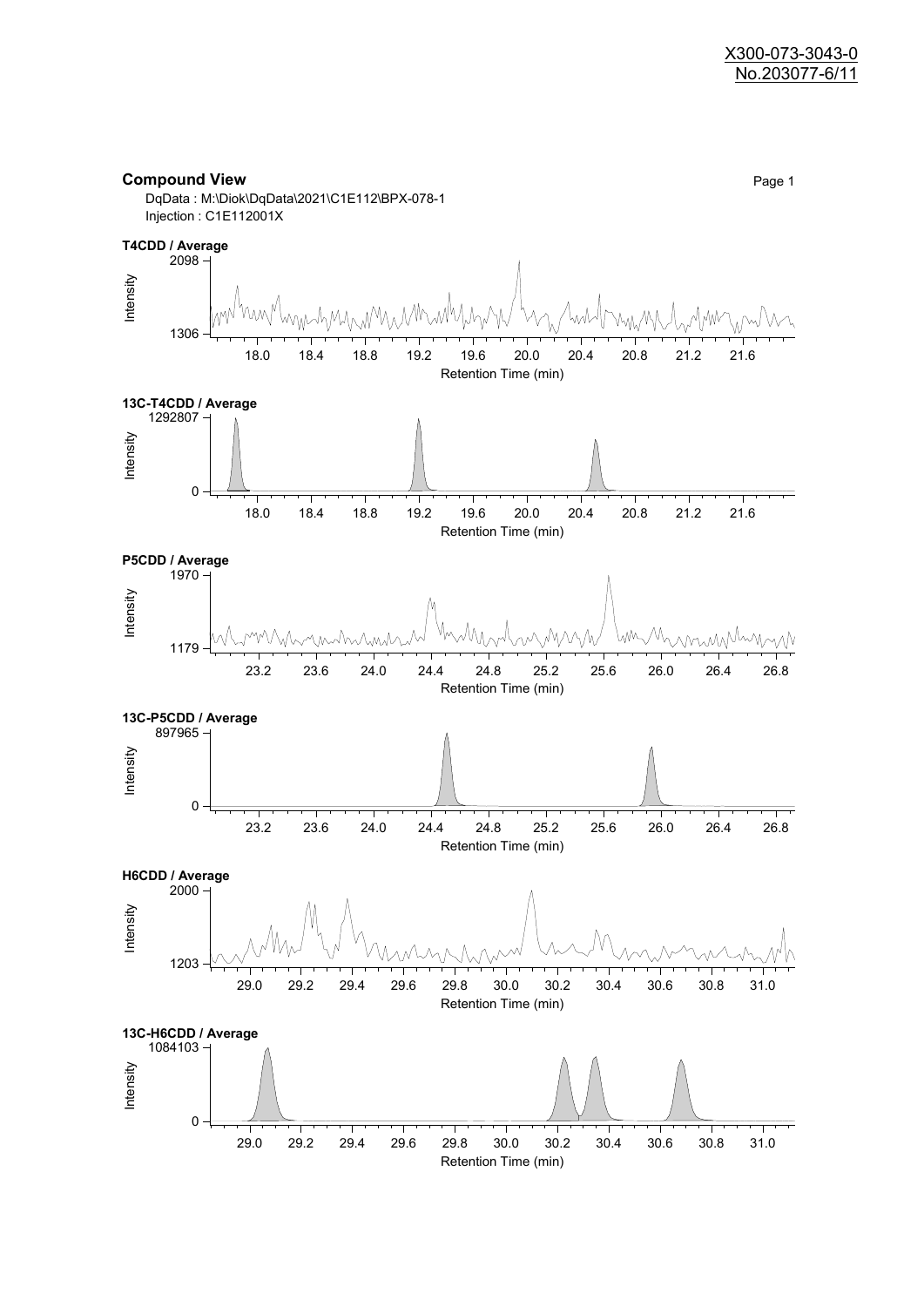#### X300-073-3043-0 No.203077-7/11

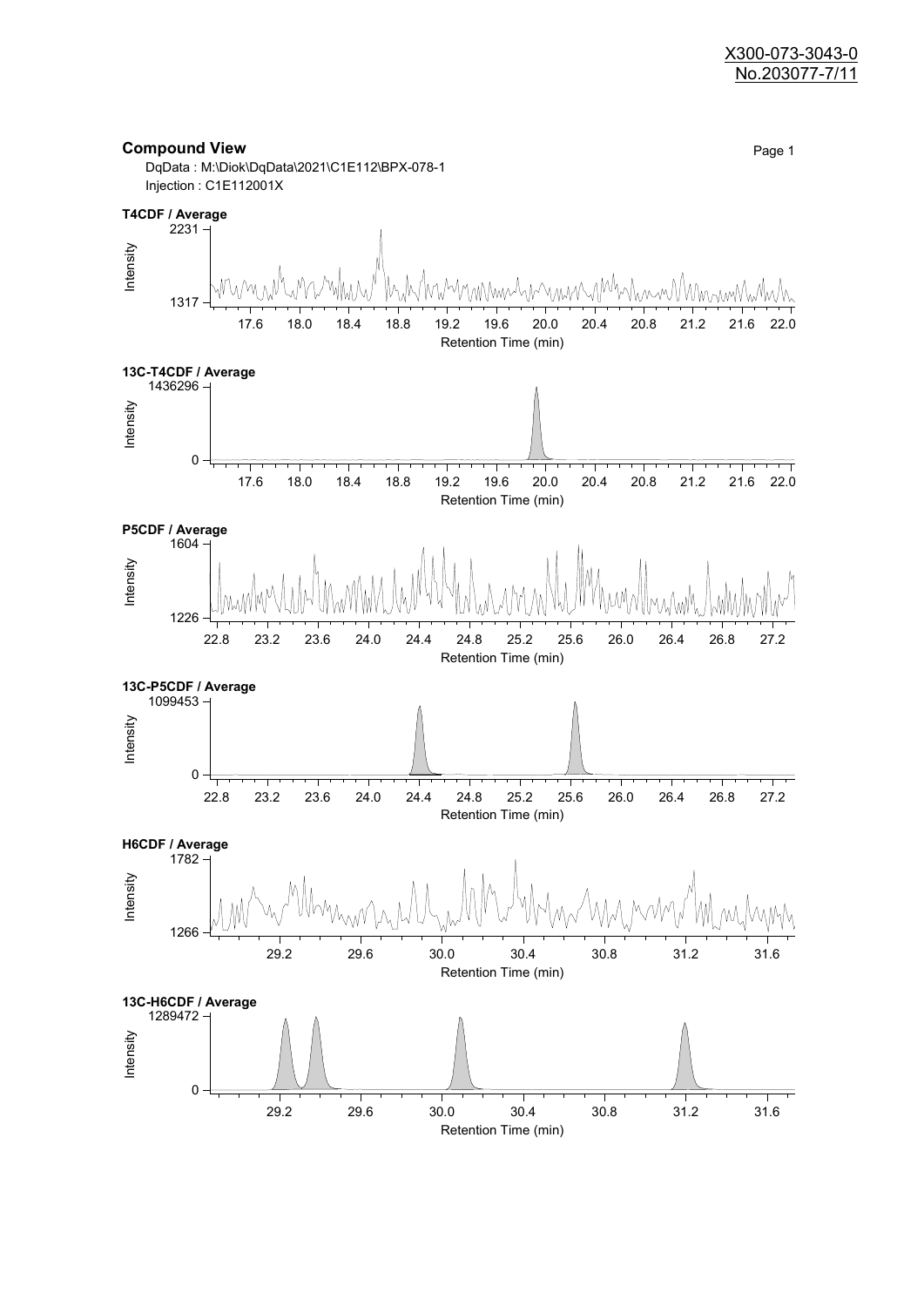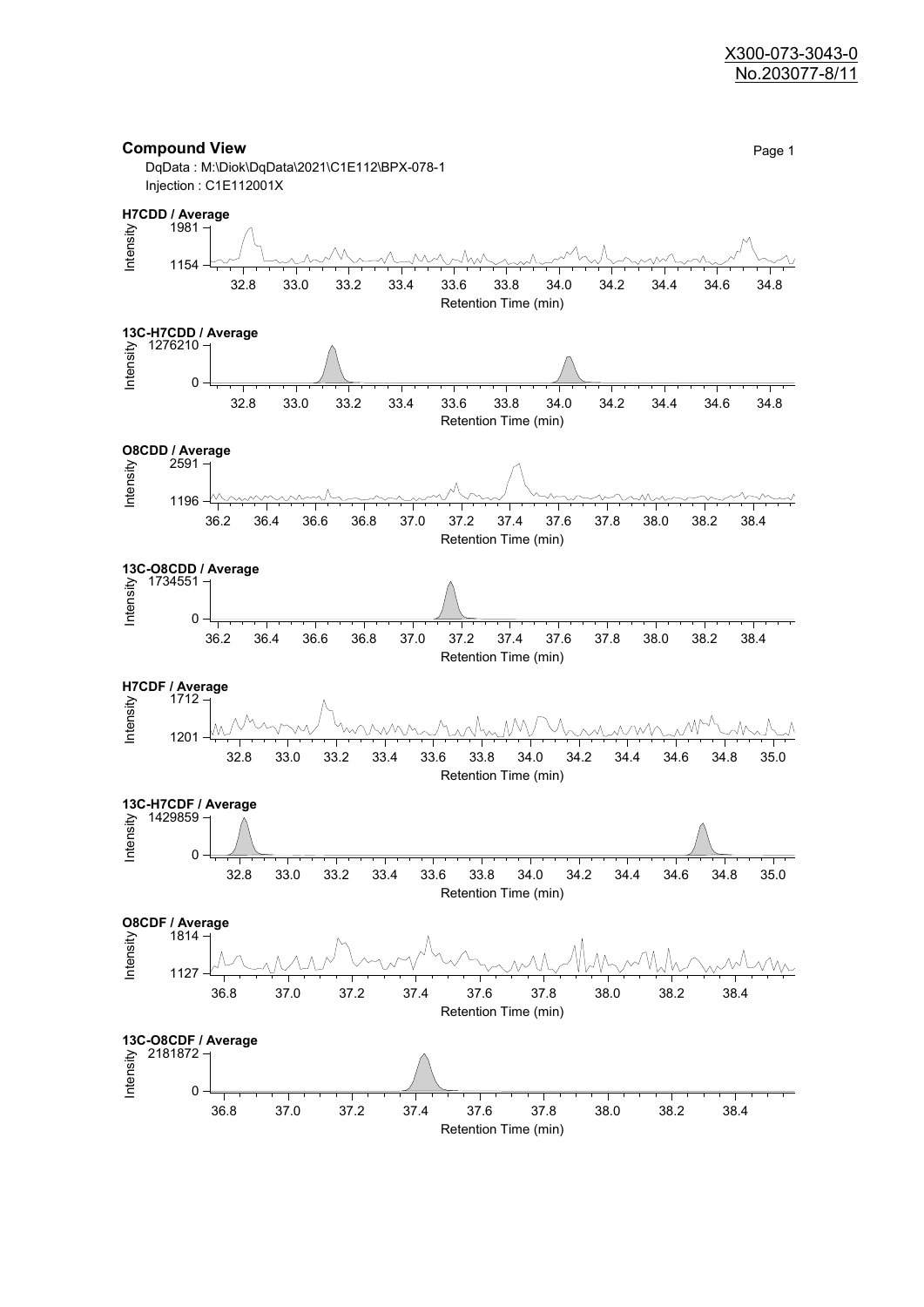

Retention Time (min)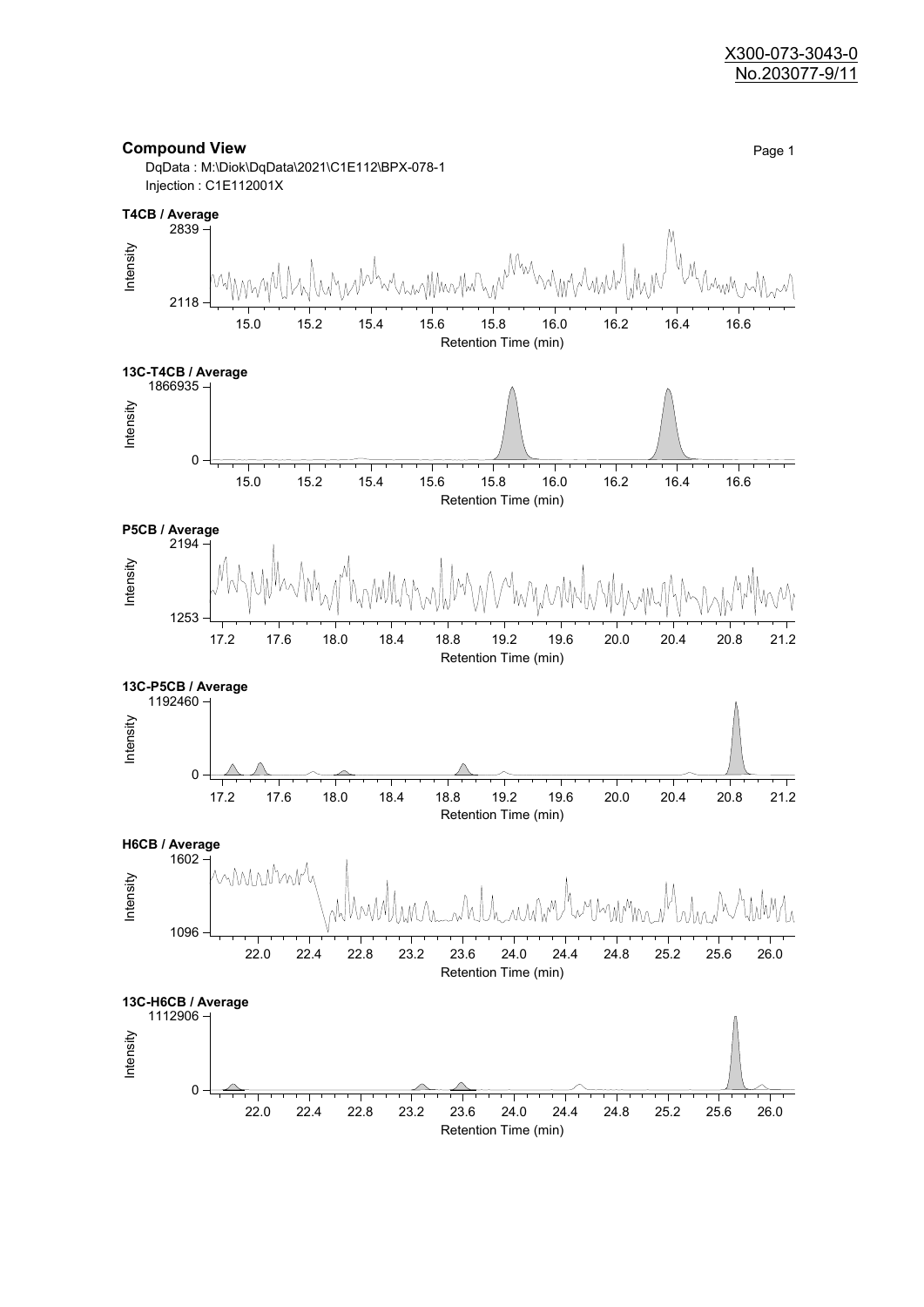